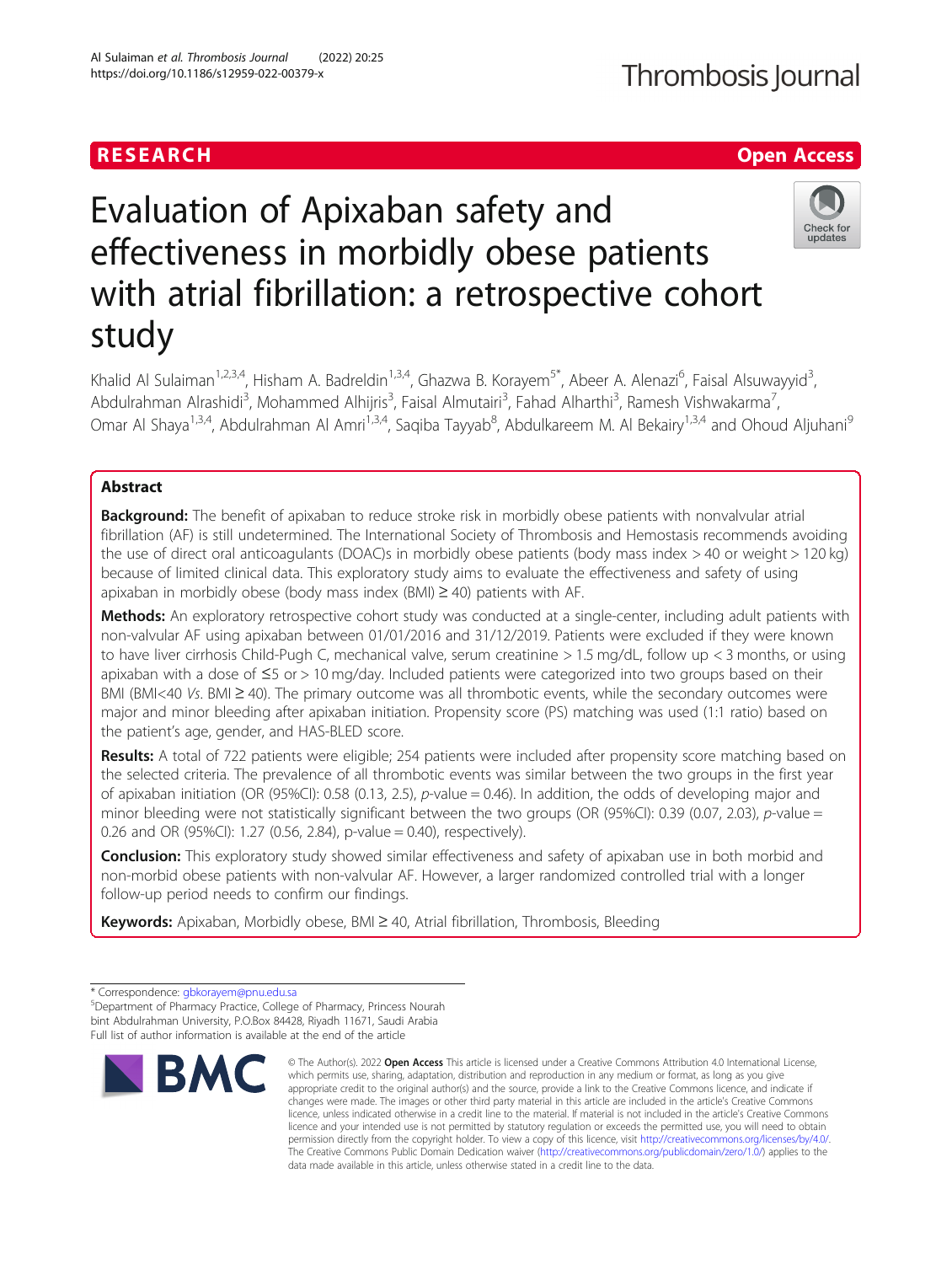#### Background

Recent guidelines recommend using direct oral anticoagulants (DOACs) as first-line oral agents over warfarin in patients with non-valvular Atrial fibrillation (AF) and elevated stroke risk [[1](#page-7-0), [2\]](#page-7-0). DOACs have proven efficacy in stroke and systemic embolism risk reduction while overcoming many warfarin drawbacks [\[3](#page-7-0), [4](#page-7-0)]. DOACs advantages over warfarin include better pharmacokinetics, early-onset, fewer routine drug monitoring, and fewer interactions [\[5](#page-7-0)]. In addition, DOACs have a favorable safety profile in special populations such as patients with renal dysfunction, patients with history of stroke, or older adults [[6](#page-7-0)]. However, because overweight and obese adults are often underrepresented in trials, the safety and effectiveness of DOACs in obese patients are unknown  $[6-9]$  $[6-9]$  $[6-9]$  $[6-9]$  $[6-9]$ . Therefore, a guidance issued by the International Society on Thrombosis and Hemostasis (ISTH) recommends against the use of DOAC in patients with a BMI >  $40 \text{ kg/m}^{-2}$  or weight above 120 kg due to limited evidence [\[10](#page-7-0)].

Since that recommendation, several studies and post-hoc analyses have investigated the impact of BMI on the safety and effectiveness DOACs, including Dabigatran, Rivaroxaban, Apixaban, and Edoxaban [\[11](#page-7-0)–[16](#page-7-0)]. A systemic review and meta-analysis including a total of 89,494 morbidly obese patients with non-valvular AF comparing DOACs to warfarin reported that DOAC was associated with significantly lower stroke or systemic embolism [odds ratio (OR): 0.71; 95% confidence interval (CI): 0.62–0.81;  $P < 0.0001$ ;  $I^2 = 0\%$ ] compared to warfarin [\[17](#page-7-0)]. In addition, DOACs had a significantly lower major bleeding compared to warfarin (OR: 0.60; 95% CI: 0.46–0.78;  $P < 0.0001$ ;  $I^2 = 86\%$  [\[17](#page-7-0)]. A subclass analysis in that meta-analysis showed that apixaban and rivaroxaban were superior to warfarin in safety and efficacy [\[17](#page-7-0)]. Although the results of several meta-analyses support the use of rivaroxaban and apixaban in morbidly obese patients with non-valvular AF, additional randomized clinical trials comparing the efficacy and safety of DOACs to warfarin in this patient population are needed before a strong recommendation can be made [\[17](#page-7-0), [18](#page-7-0)].

Apixaban and other DOACs have been proposed as an alternative to warfarin for non-valvular AF or flutter stroke prevention in morbidly obese patients [[15](#page-7-0), [19\]](#page-8-0). This recommendation mainly derives from post-hoc analyses, meta-analyses, retrospective, observational, or small nonrandomized studies  $[11–18]$  $[11–18]$  $[11–18]$  $[11–18]$ . The efficacy and safety of apixaban in patients with extreme weights are still being investigated [\[20](#page-8-0)]. Thus, we conducted this exploratory study to evaluate the efficacy and safety of using apixaban in AF patients who are morbidly obese (BMI  $\geq$  40).

#### Methods

#### Study design

This was an exploratory retrospective cohort study retrieving adult patients' data from the electronic health records of King Abdulaziz Medical City (Riyadh) between January 01st, 2016 and December 31st, 2019. We included adult patients aged 18 years or above diagnosed with non-valvular AF and who received apixaban for stroke prevention regardless of their CHA2DS2-VASc score. Patients were excluded if they are known to have liver cirrhosis Child C, mechanical valve, serum creatinine  $> 1.5$  mg/dL, follow up  $<$  3 months, or using apixaban with a dose of  $\leq 5$  or > 10 mg/day. Included patients were then categorized into two groups based on the body mass index (BMI) (BMI  $\geq$  40 vs. BMI < 40) at the time of apixaban initiation. Patients' data were then followed for at least one year after apixaban initiation. The Institutional review board at King Abdullah International Medical Research Center (KAIMRC) approved the study in November 2021 (Ref.# NRC21R/482/11). Informed consent from the study patients was waived due to the retrospective observational nature of the study.

#### Study setting

This study was conducted in King Abdulaziz Medical City (Riyadh). It is a tertiary-care academic referral hospital with 1601 beds in Riyadh, Saudi Arabia. King Abdulaziz Medical City includes cardiac and liver centers, intensive care units (ICUs), dental, ambulatory care centers, long-term care/ rehabilitation, emergency care, trauma centers, surgical and medical wards, obstetrics and gynecology, pediatrics, operating rooms, and home health care program.This center provides all types of care to all national guard soldiers and their families, including primary health care and specialized tertiary care.

#### Data collection

Each patients' data were collected and retrieved from the hospital system (Best Care); data were collected in an excel sheet. We collected patients' demographic data, comorbidities, vital signs and laboratory tests, CHA2DS2- VASc score, and HAS-BLED scores at the time of apixaban initiation. Moreover, laboratory tests including coagulation profile, liver, and renal profile, complete blood count (hemoglobin and platelets), concomitant antiplatelets use, and concomitant use of gastrointestinal (GI) prophylaxis were collected. Moreover, we collect the following variables: confirmed stroke occurrence (ischemic or hemorrhagic), pulmonary embolism (PE), deep vein thrombosis (DVT), upper or lower GI bleeding (confirmed by documentation or using upper endoscopy or colonoscopy), the occurrence of left ventricular thrombus (confirmed by echocardiogram) while on apixaban.

#### **Outcomes**

This exploratory study aims to compare the effectiveness and safety of apixaban in patients with non-valvular AF who are morbidly obese (BMI  $\geq$  40) to non-morbidly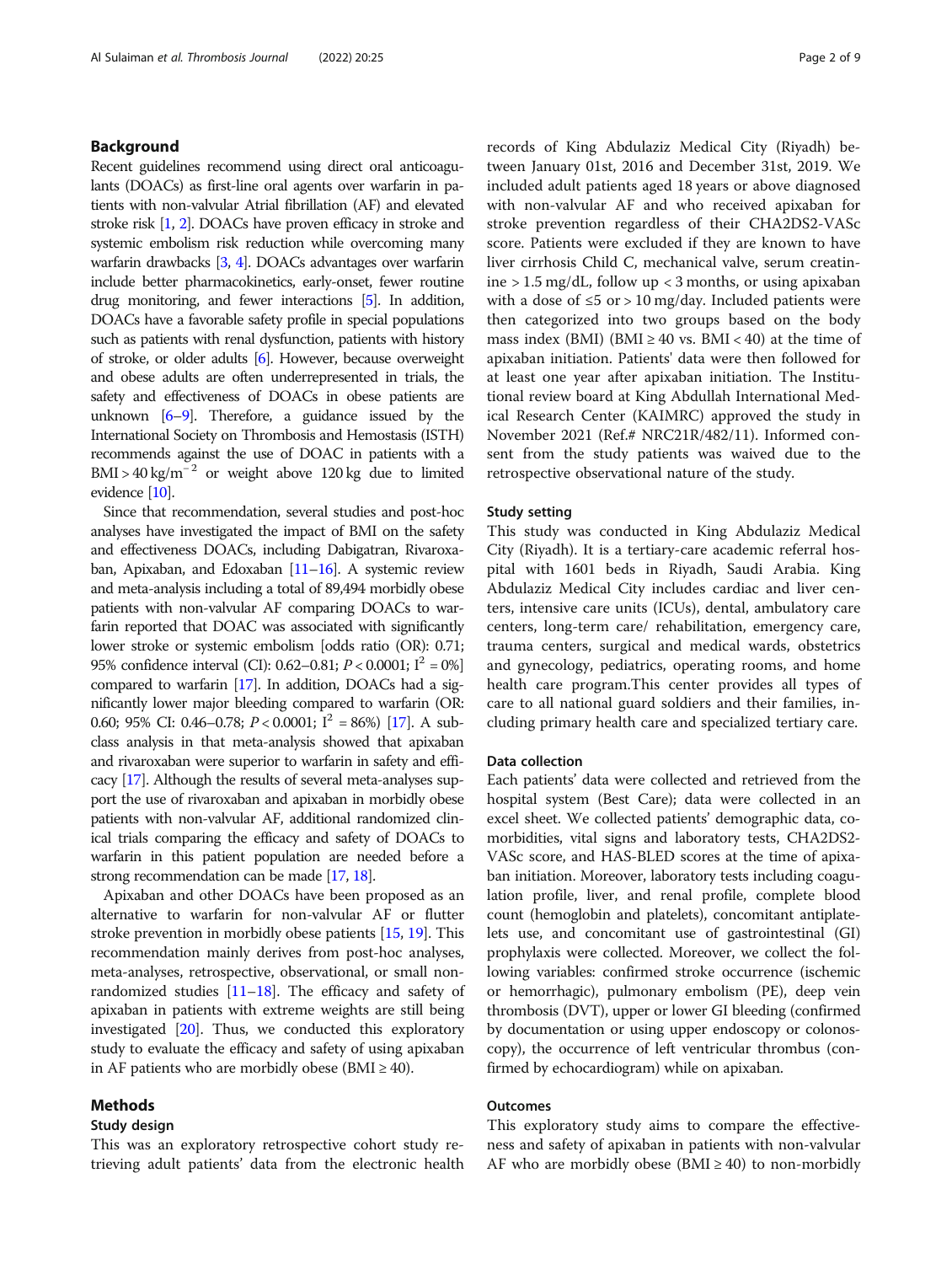obese patients (BMI < 40). The primary efficacy outcome was thrombotic events. Thrombotic events were identified using the International Classification of Diseases, Tenth Revision, Clinical Modification (ICD10-CM) code (i.e., stroke, pulmonary embolism, deep vein thrombosis), chart review documentation and/or radiology findings. In contrast, the secondary outcomes were major and minor bleeding after apixaban initiation. Major bleeding was defined according to the ISTH as clinically overt bleeding associated with a fall in hemoglobin by  $\geq 20$  g/L, transfusion of  $\geq 2$  U packed red blood cells (PRBCs) or whole blood, retroperitoneal or intracranial bleeding, or fatal bleeding [\[21\]](#page-8-0). In comparison, minor bleeding was defined according to the ISTH definition as any sign or symptom of bleeding that does not fit the criteria for the ISTH definition of major bleeding [\[21\]](#page-8-0), but does meet at least one of the following criteria: requiring medical intervention by a healthcare professional, bleeding leading to hospitalization or increased level of care or prompting a face to face evaluation [\[22](#page-8-0)].

#### Statistical analysis

We presented continuous variables as mean with standard deviation (SD), or median with lower and upper quartile (Q1, Q3) as appropriate and categorical variables as number (percentage). The normality assumptions were assessed for all numerical variables using a statistical test (i.e., Shapiro–Wilk test) and graphical representation (i.e., histograms and Q-Q plots).

Baseline characteristics and outcome variables were compared between the two study groups. For categorical variables, we used the Chi-square or Fisher's exact test. We compared the normally distributed continuous variables using the student t-test and non-normally distributed variables with the Mann-Whitney U test. Multivariable regression analysis and negative binomial regression were used for the outcomes considered in this study as appropriate. Regression analysis was done by considering PS score as one of the covariates in the model. The odds ratios (OR) or estimates with the 95% confidence intervals (CI) were reported as appropriate. No imputation was made for missing data as the cohort of patients in our study was not derived from random selection. We considered a  $P$  value of  $< 0.05$  statistically significant and used SAS version 9.4 for all statistical analyses.

Propensity score matching procedure (Proc PS match) (SAS, Cary, NC) was used to match patients with BMI  $\ge$ 40 (active group) to patients with BMI<40 (control group) who received Apixaban therapy based on patient's age, gender, and HAS-BLED score at the time of Apixaban initiation. A greedy nearest neighbor matching method was used in which one patient with BMI  $\geq$  40 (active) group matched with one patient with BMI<40 (control), which eventually produced the smallest within-pair difference among all available pairs with treated patients. Patients were matched only if the difference in the logits of the propensity scores for pairs of patients from the two groups was less than or equal to 0.5 times the pooled estimate of the standard deviation.

#### Results

#### Demographic and clinical characteristics

A total of 1433 patients were screened after applying the selection criteria. However, only 722 out of them met the inclusion criteria and received apixaban for non-valvular AF. We matched 254 patients using propensity score (1:1) according to the selected criteria. Then patients were divided based on their BMI to < 40 kg/m<sup>2</sup> and  $\geq$  40 kg/m<sup>2</sup> as presented in the patient's flow chart (Fig. [1\)](#page-3-0). All patients received a fixed dose of apixaban (5 mg twice daily). Before PS matching, patients with BMI < 40 were older, male, had a higher eGFR, INR, aPTT, and stroke prevalence. However, after using PS matching, most of the baseline characteristics and comorbidities were balanced between the two groups. Except for higher hematocrit levels in patients with BMI ≥40 kg/m<sup>2</sup> and longer aPTT level among patients with BMI <  $40 \text{ kg/m}^2$ . The mean weight in patients with BMI < 40 after PS matching was  $75.2 \text{ kg } (\pm 12.47)$  compared to  $108.4 \text{ kg } (\pm 17.72)$  in the active group (Table [1\)](#page-4-0).

#### **Outcomes**

#### **Thrombosis**

Thrombotic events occurred in three patients (2.4%) with BMI  $\geq$  40 compared to five patients (4.0%) in the control group ( $p = 0.46$ ) within 12 months of Apixaban initiation. Logistic regression analysis showed lower odds of thrombotic events in patients with  $BMI \geq 40$ , but that did not reach the statistical significance (OR (95%CI) 0.58 (0.13, 2.51),  $p =$ 0.46). Moreover, the prevalence of Venous Thromboembolism (VTE) and ischemic stroke were similar between the two groups (OR (95%CI) 0.49 (0.04, 5.51),  $p = 0.56$  and OR (95%CI) 0.66 (0.10, 4.0[2\)](#page-5-0),  $p = 0.64$  respectively) (Table 2).

As well, all thrombosis and ischemic stroke events were similar when patients were followed beyond 12 months (OR (95%CI) 0.46 (0.16, 1.28),  $p = 0.13$  and OR (95%CI) 0.70 (0.21, 2.26),  $p = 0.54$  respectively). On the other hand, VTE events were higher in patients with BMI < 40; although, it was not statistically significant (OR (95%CI) 0.15 (0.01, 1.27),  $p = 0.08$ ) (Table [2\)](#page-5-0). Of interest, there were no thrombosis events in the subgroup analysis for patients with BMI ≥50 who received Apixaban compared to the control group (Table [3\)](#page-6-0).

#### Bleeding

In crude analysis, major bleeding occurred in two patients  $(1.6%)$  who had BMI ≥40, compared to five patients (4.0%) in the control group ( $p = 0.24$ ). In the multivariable regression analysis, major bleeding was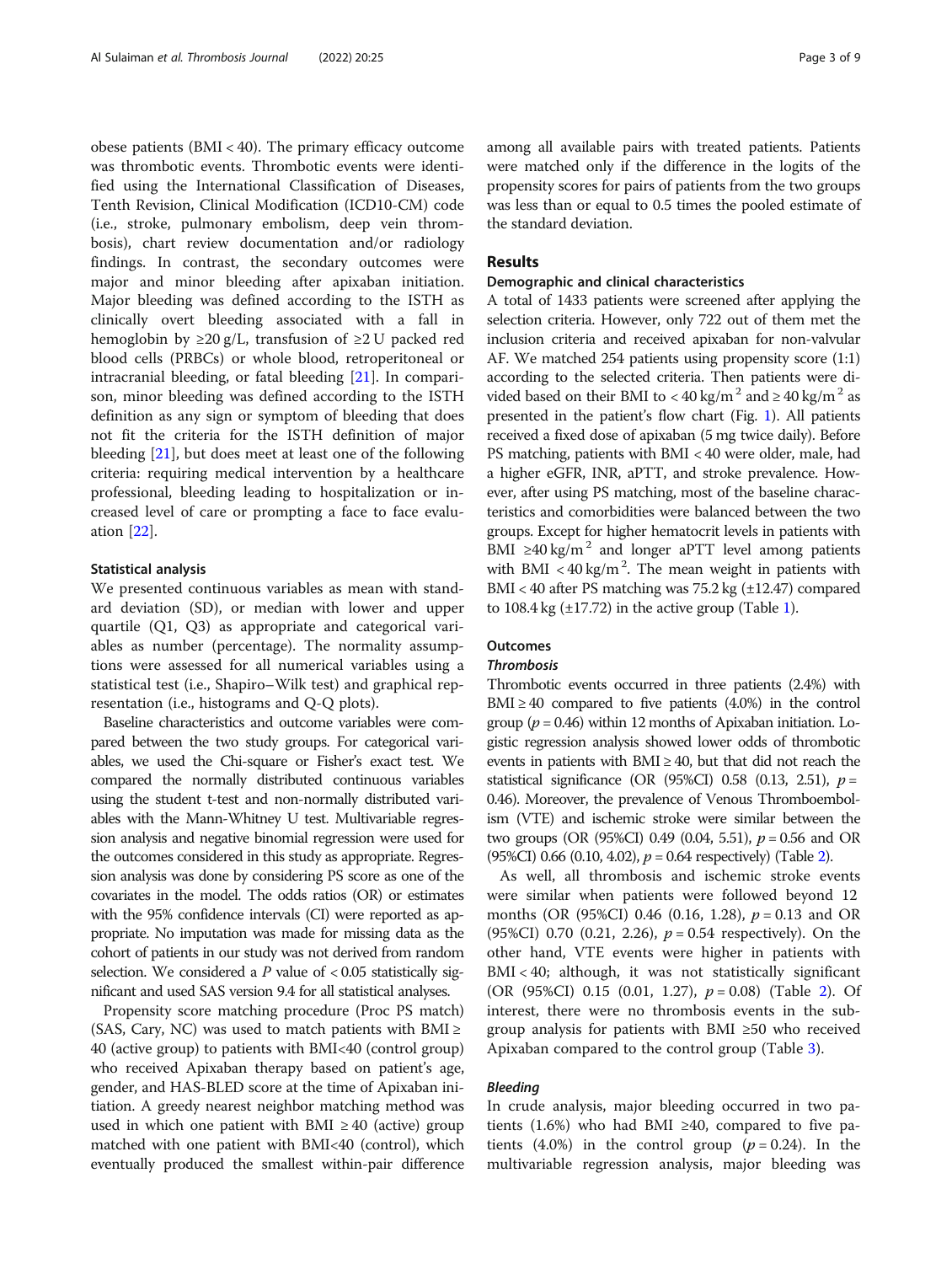<span id="page-3-0"></span>

similar between the two groups (OR (95%CI) 0.39 (0.07, 2.03),  $p = 0.26$ ). In addition, patients who have BMI ≥40 have a similar prevalence of minor bleeding in comparison to the control group (OR (95%CI) 1.27 (0.56, 2.84),  $p = 0.55$ ) as shown in Table [4.](#page-6-0) The concomitant use of Antiplatelets (i.e., Aspirin, Clopidogrel, and Ticagrelor) and GI prophylaxis were assessed, and both were not significantly different before and after PS matching between the two groups (Table [1\)](#page-4-0).

#### **Discussion**

This exploratory study demonstrated no significant difference in apixaban effectivness between morbidly obese  $(BMI \geq 40)$  patients compared with non-morbidly obese patients with non-valvular AF. In addition, no significant difference in the apixaban safety outcomes between the two treatment groups (BMI < 40 vs. BMI  $\geq$  40) after apixaban initiation.

The prevalence of thrombotic events in all patients prescribed apixaban was similar between the morbidly

obese patients (BMI  $\geq$  40) and the control group (BMI  $\lt$ 40). In this exploratory study, stroke occurrence was numerically higher among the non-morbid obese patients but not statistically significant. Even though the BMI was significantly different between the two treatment groups, similar rates of thrombotic events between the two treatment groups may be explained by the similar baseline CHA2DS2-Vasc score initially. Consistently, a single-center retrospective study of obese patients (weight  $> 120 \text{ kg}$  vs.  $< 120 \text{ kg}$ ) with AF showed a lower incidence of stroke, VTE, and PE in patients using dabigatran, rivaroxaban, or apixaban (2.5% in patients weighing ≥120 kg versus 3.1% in patients weighing < 120 kg  $(P = 0.632)$  [[23\]](#page-8-0). Moreover, a retrospective cohort study assessing apixaban effectiveness in morbidly obese (BMI  $>$  40 kg/m<sup>2</sup> or weight  $>$  120 kg) patients with AF showed no difference between the risk of stroke or Systemic Embolism (SE) between apixaban and warfarin (HR: 0.66  $(95\% \text{ CI } 0.32-1.33)$  [\[14\]](#page-7-0) These findings could be related to the obesity paradox phenomenon, which refers to the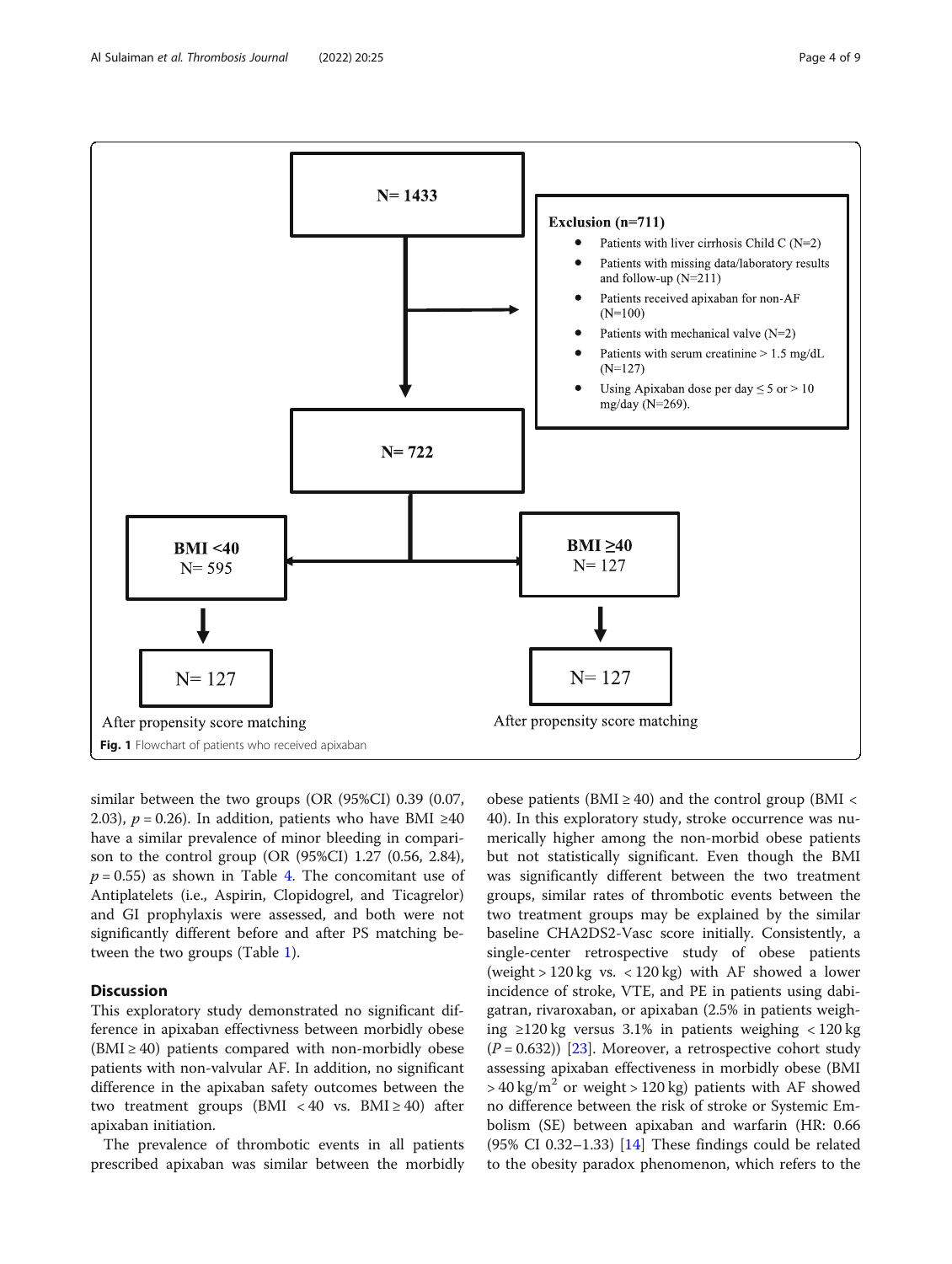#### <span id="page-4-0"></span>Table 1 Baseline characteristics of adult patients receiving apixaban before and after propensity score matching

|                                                                               | Before propensity score (PS) matching |                                                            |                              |                              | After propensity score (PS) matching |                                           |                              |                    |
|-------------------------------------------------------------------------------|---------------------------------------|------------------------------------------------------------|------------------------------|------------------------------|--------------------------------------|-------------------------------------------|------------------------------|--------------------|
|                                                                               | Overall<br>$(N = 722)$                | <b>BMI &lt; 40</b><br>$(N = 595)$                          | $BMl \geq 40$<br>$(N = 127)$ | P-value                      | Overall<br>$(N = 254)$               | <b>BMI &lt; 40</b><br>$(N = 127)$         | BMI $\geq$ 40<br>$(N = 127)$ | P-value            |
| Age (Years), Mean (SD)                                                        | 69.9 (11.39)                          | 70.2 (11.56)                                               | 68.3 (10.46)                 | $0.0212^$                    | 68.3 (10.31)                         | 68.3 (10.20)                              | 68.3 (10.46)                 | $0.9806*$          |
| Gender – Male, n (%)                                                          | 307 (42.5)                            | 291 (48.9)                                                 | 16(12.6)                     | $<.0001\land\land$ 32 (12.6) |                                      | 16(12.6)                                  | 16(12.6)                     | 0.9999^^           |
| Weight (kg), Mean (SD)                                                        | 83.4 (18.90)                          | 78.1<br>(14.33)                                            | 108.4 (17.72)                | $< 0.0001*$                  | 91.8 (22.59)                         | 75.2 (12.47)                              | 108.4 (17.72)                | $< 0.0001*$        |
| Body Mass Index (BMI), Median<br>(Q1, Q3)                                     | 32.1                                  | 30.5<br>$(27.33, 37.86)$ $(26.63, 34.57)$                  | 43.9<br>(41.71, 47.74)       | $< 0.001*$                   | 39.8<br>(32.45, 43.86)               | 32.5<br>$(27.18, 35.41)$ $(41.71, 47.74)$ | 43.9                         | $< 0.0001*$        |
| Alanine aminotransferase (ALT),<br>Median (Q1, Q3)                            | 21.0                                  | 21.0<br>$(14.00, 31.00)$ $(14.00, 31.00)$ $(13.00, 25.00)$ | 19.0                         | $0.0551 \wedge$              | 19.5<br>(13.00, 28.00)               | 20.0<br>(13.00, 29.50)                    | 19.0<br>(13.00, 25.00)       | $0.7210 \wedge$    |
| Aspartate aminotransferase (AST),<br>Median (Q1, Q3)                          | 22.0<br>$(17.00, 29.00)$ 29.00)       | 22.0 (17.00,                                               | 21.0<br>(16.00, 28.00)       | $0.1182 \wedge$              | 21.0<br>(16.00, 28.00)               | 21.5<br>(15.50, 27.00)                    | 21.0<br>(16.00, 28.00)       | 0.9873^            |
| <b>Estimated glomerular filtration</b><br>rate (eGFR), Median (Q1,Q3)         | 83.0<br>(69.00, 97.00)                | 83.0<br>(69.50, 98.00)                                     | 80.0<br>(63.00, 92.00)       | 0.0229^                      | 81.0<br>(67.00, 94.00)               | 83.0<br>(71.00, 97.00)                    | 80.0<br>(63.00, 92.00)       | $0.1693*$          |
| Serum creatinine (mmol/l), Median 73.0<br>(Q1,Q3)                             | (64.00, 90.00)                        | 73.5<br>(64.00, 90.00)                                     | 70.0<br>(63.00, 85.00)       | $0.1956 \wedge$              | 69.0<br>(62.00, 82.00)               | 69.0<br>(61.00, 77.00)                    | 70.0<br>(63.00, 85.00)       | $0.1698 \wedge$    |
| Blood Urea Nitrogen (BUN) (mmol/<br>I), Median (Q1,Q3)                        | 5.6<br>(4.30, 7.30)                   | 5.6<br>(4.30, 7.20)                                        | 5.7<br>(4.10, 7.85)          | 0.8249^                      | 5.3<br>(4.00, 7.30)                  | 5.1<br>(4.00, 6.60)                       | 5.7<br>(4.10, 7.85)          | $0.1059^$          |
| Platelets count (10^9/L), Median<br>(Q1, Q3)                                  | 245.0<br>(203.00,<br>312.00)          | 244.5<br>(203.00,<br>309.50)                               | 255.0<br>(203.00,<br>333.00) | $0.2074 \wedge$              | 261.0<br>(205.50,<br>335.00)         | 264.0<br>(209.00,<br>335.00)              | 255.0<br>(203.00,<br>333.00) | $0.6115^$          |
| Hematocrit (Hct), Median (Q1, Q3)                                             | 0.4<br>(0.35, 0.44)                   | 0.4(0.35,<br>(0.44)                                        | $0.4$ (0.37,<br>(0.44)       | 0.4713^                      | 0.4(0.35,<br>(0.43)                  | 0.4<br>(0.35, 0.42)                       | 0.4<br>(0.37, 0.44)          | $0.0366^$          |
| Total WBC (10^9/L), Median<br>(Q1, Q3)                                        | 7.8<br>(6.10, 10.00)                  | 7.7(6.10,<br>10.00)                                        | 8.1(6.40,<br>9.94)           | $0.4107 \wedge$              | 8.0<br>(6.17, 10.05)                 | 7.9<br>(6.10, 10.10)                      | 8.1<br>(6.40, 9.94)          | $0.6404\wedge$     |
| International normalized ratio<br>(INR), Median (Q1,Q3)                       | 1.1<br>(1.04, 1.20)                   | 1.1<br>(1.05, 1.22)                                        | 1.1<br>(1.02, 1.14)          | $0.0010 \wedge$              | 1.1<br>(1.03, 1.15)                  | 1.1<br>(1.04, 1.20)                       | 1.1<br>(1.02, 1.14)          | 0.2394^            |
| Activated partial thromboplastin<br>time (aPTT) (Seconds), Median<br>(Q1, Q3) | 29.9                                  | 30.1<br>$(27.20, 34.40)$ $(27.45, 34.75)$ $(26.40, 33.10)$ | 28.8                         | $0.0058^$                    | 29.4<br>(26.80, 33.90)               | 29.8<br>(27.40, 34.40)                    | 28.8<br>(26.40, 33.10)       | $0.0453 \wedge$    |
| Total bilirubin (µmol/L), Median<br>(Q1, Q3)                                  | 10.7<br>(8.10, 14.80)                 | 10.7<br>(8.10, 15.00)                                      | 10.7<br>(7.80, 13.30)        | $0.3140 \wedge$              | 9.8<br>(7.40, 12.90)                 | 9.1<br>(7.10, 12.70)                      | 10.7<br>(7.80, 13.30)        | $0.0805^$          |
| Albumin (gm/L), Median (Q1, Q3)                                               | 37.0<br>(33.00, 40.00)                | 37.0<br>(32.00, 40.00)                                     | 36.0<br>(33.00, 39.00)       | $0.6269^$                    | 37.0<br>(33.00, 39.00)               | 37.0<br>(33.00, 40.00)                    | 36.0<br>(33.00, 39.00)       | 0.2868^            |
| Fibrinogen Level (gm/l), Median<br>(Q1,Q3)                                    | 3.9<br>(2.59, 5.16)                   | 3.9<br>(2.29, 5.00)                                        | 5.5<br>(4.63, 6.18)          | $0.0494*$                    | 4.8 (1.64)                           | 4.2<br>(1.96)                             | 5.4 (1.02)                   | $0.3234*$          |
| D-dimer Level (mg/l), Median<br>(Q1,Q3)                                       | 1.1<br>(0.47, 2.92)                   | 1.2<br>(0.50, 3.08)                                        | 1.0<br>(0.47, 2.74)          | 0.7596^                      | 1.1<br>(0.46, 2.86)                  | 1.1<br>(0.42, 3.70)                       | 1.0<br>(0.47, 2.74)          | 0.9782^            |
| Blood sugar level (mmol/L), Median<br>(Q1, Q3)                                | 7.8<br>(5.90, 11.40)                  | 7.7 (5.90,<br>11.20                                        | 8.8<br>(6.10, 11.80)         | $0.1628$ $\wedge$            | 8.7<br>(6.00, 12.50)                 | 8.4<br>(5.90, 13.20)                      | 8.8<br>(6.10, 11.80)         | $0.7573^$          |
| CHA2DS2-VASc Score, Median<br>(Q1, Q3)                                        | 4.0<br>(3.00, 5.00)                   | 4.0<br>(3.00, 5.00)                                        | 4.0<br>(3.00, 5.00)          | $0.5234 \wedge$              | 4.0<br>(3.00, 5.00)                  | 4.0<br>(3.00, 5.00)                       | 4.0<br>(3.00, 5.00)          | $0.8711 \wedge$    |
| HAS-BLED Score, Median (Q1, Q3)                                               | 2.0<br>(1.00, 3.00)                   | 2.0(1.00,<br>3.00)                                         | 2.0(1.00,<br>3.00)           | 0.0993^                      | 2.0<br>(1.00, 2.00)                  | 2.0<br>(1.00, 2.00)                       | 2.0<br>(1.00, 3.00)          | 0.5930^            |
| History of Major Bleeding, n (%)                                              | 4(0.6)                                | 3(0.5)                                                     | 1(0.8)                       | $0.6963**$                   | 3(1.2)                               | 2(1.6)                                    | 1(0.8)                       | $0.5614**$         |
| History of Bariatric Surgery, n (%)                                           | 1(0.1)                                | 0(0.0)                                                     | 1(0.8)                       | $0.0303**$                   | 1(0.4)                               | 0(0.0)                                    | 1(0.8)                       | $0.3164**$         |
| Concomitant Aspirin use, n (%)                                                | 257 (36.0)                            | 218 (37.0)                                                 | 39 (31.5)                    | $0.2412\wedge\wedge$         | 82 (33.1)                            | 43 (34.7)                                 | 39 (31.5)                    | 0.5893^^           |
| Concomitant Clopidogrel use,<br>n (%)                                         | 93 (13.0)                             | 82 (13.9)                                                  | 11(8.8)                      | $0.1223\land\land$           | 29 (11.7)                            | 18 (14.5)                                 | 11(8.8)                      | $0.1598\land\land$ |
| Concomitant Ticagrelor use, n (%)                                             | 2(0.3)                                | 2(0.3)                                                     | (0.0)                        | $0.5141**$                   | 0(0)                                 | 0(0)                                      | 0(0)                         | <b>NA</b>          |
| Concomitant use of GI<br>prophylaxis                                          | 602 (83.4)                            | 497 (83.5)                                                 | 105 (82.7)                   | 0.81                         | 214 (84.3)                           | 108 (85.0)                                | 106 (83.4)                   | $0.7509\land\land$ |

(i.e., PPI or H2A), n (%)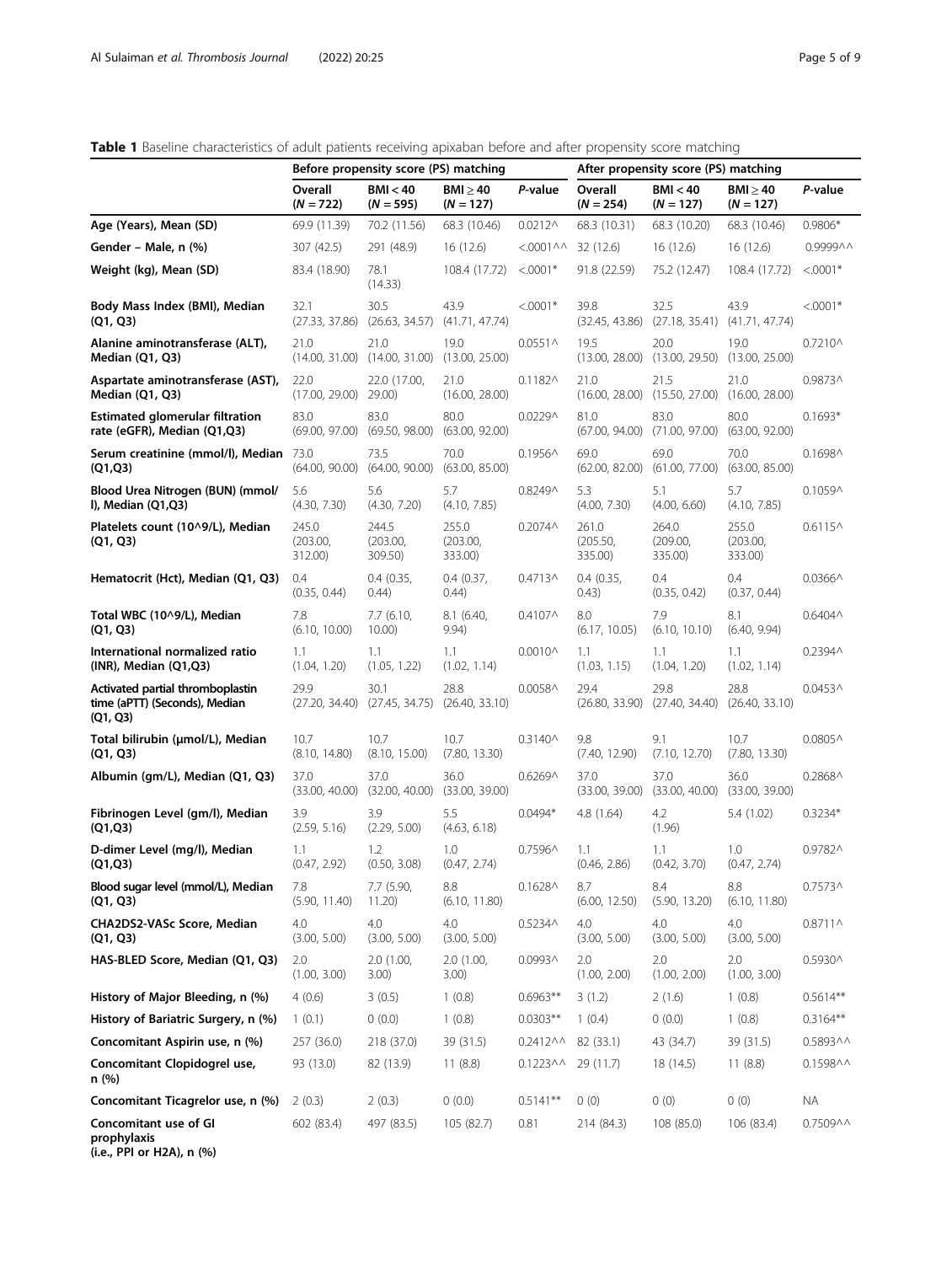<span id="page-5-0"></span>

|  |  | Table 1 Baseline characteristics of adult patients receiving apixaban before and after propensity score matching (Continued) |  |
|--|--|------------------------------------------------------------------------------------------------------------------------------|--|
|  |  |                                                                                                                              |  |

|                                                        | Before propensity score (PS) matching |                         |                         |                              | After propensity score (PS) matching |                         |                         |                               |
|--------------------------------------------------------|---------------------------------------|-------------------------|-------------------------|------------------------------|--------------------------------------|-------------------------|-------------------------|-------------------------------|
|                                                        | Overall<br>$(N = 722)$                | BMI < 40<br>$(N = 595)$ | BMI > 40<br>$(N = 127)$ | P-value                      | Overall<br>$(N = 254)$               | BMI < 40<br>$(N = 127)$ | BMI > 40<br>$(N = 127)$ | P-value                       |
| Comorbidity                                            |                                       |                         |                         |                              |                                      |                         |                         |                               |
| Aortic Stenosis (AS), n (%)                            | 32(4.4)                               | 27(4.5)                 | 5(3.9)                  | $0.7652\land\land$           | 10(3.9)                              | 5(3.9)                  | 5(3.9)                  | $> 0.99999$ $\wedge$ $\wedge$ |
| Mitral Stenosis (MS), n (%)                            | 28 (3.9)                              | 23(3.9)                 | 5(3.9)                  | $0.9698**$                   | 10(3.9)                              | 5(3.9)                  | 5(3.9)                  | $> 0.99999$ $\wedge$ $\wedge$ |
| Chronic obstructive pulmonary<br>disease (COPD), n (%) | 42 (5.8)                              | 30(5.0)                 | 12(9.4)                 | $0.0541\land\land$           | 22 (8.66)                            | 10(7.87)                | 12 (9.45)               | $0.6555$ $\land$ $\land$      |
| Heart Failure, n (%)                                   | 315 (43.6)                            | 253(42.5)               | 62 (48.8)               |                              | $0.1939 \wedge \wedge 111 (43.7)$    | 49 (38.6)               | 62 (48.8)               | $0.1001\land\land$            |
| Hypertension, n (%)                                    | 606 (83.9)                            | 490 (82.4)              | 116(91.3)               |                              | $0.0123\land\land$ 228 (89.7)        | 112 (88.2)              | 116 (91.3)              | $0.4077\wedge\wedge$          |
| Diabetes mellitus, n (%)                               | 490 (67.9)                            | 396 (66.6)              | 94 (74.0)               | $0.1021\land\land$           | 179 (70.5)                           | 85 (66.9)               | 94 (74.0)               | $0.2157\land\land$            |
| Dyslipidemia, n (%)                                    | 395 (54.7)                            | 324 (54.5)              | 71 (55.9)               | $0.7654\land\land$           | 147 (57.8)                           | 76 (59.8)               | 71 (55.9)               | $0.5252\land\land$            |
| Hypothyroidism, n (%)                                  | 120 (16.6)                            | 101(17.0)               | 19 (15.0)               | 0.5799^^                     | 44 (17.3)                            | 25 (19.7)               | 19 (14.9)               | 0.3198^^                      |
| Hyperthyroidism, n (%)                                 | 9(1.2)                                | 8(1.3)                  | 1(0.8)                  | $0.6074**$                   | 3(1.18)                              | 2(1.57)                 | 1(0.79)                 | 0.5614                        |
| Ischemic heart disease<br>$(HID)$ , n $(\%)$           | 190 (26.3)                            | 165(27.7)               | 25 (19.7)               | $0.0616\land\land$           | 54 (21.3)                            | 29 (22.8)               | 25 (19.7)               | 0.5396^^                      |
| Chronic kidney disease (CKD),<br>n (%)                 | 85 (11.8)                             | 72 (12.1)               | 13(10.2)                | $0.5539\land\land$ 27 (10.6) |                                      | 14(11.0)                | 13(10.2)                | 0.8387^^                      |
| Cancer, n (%)                                          | 39(5.4)                               | 33(5.5)                 | 6(4.7)                  | $0.7099$ ^ ^                 | 13(5.1)                              | 7(5.5)                  | 6(4.7)                  | 0.7758^^                      |
| Venous Thromboembolism,<br>n (%)                       | 45(6.2)                               | 39(6.6)                 | 6(4.7)                  | $0.4386\land\land$ 14 (5.5)  |                                      | 8(6.3)                  | 6(4.7)                  | $0.5824\land\land$            |
| Vascular Disease, n (%)                                | 9(1.2)                                | 6(1.0)                  | 3(2.4)                  | $0.2119**$                   | 4(1.6)                               | 1(0.8)                  | 3(2.4)                  | $0.3135**$                    |
| Liver disease (any type), n (%)                        | 34(4.7)                               | 29 (4.9)                | 5(3.9)                  | $0.6509\land 9(3.5)$         |                                      | 4(3.1)                  | 5(3.9)                  | $0.7343**$                    |
| Stroke, n (%)                                          | 136 (18.8)                            | 121(20.3)               | 15(11.8)                | $0.0257\land\land$ 41 (16.1) |                                      | 26(20.5)                | 15(11.8)                | $0.0607\land\land$            |

 $*T$  Test /  $\land$  Wilcoxon rank sum test is used to calculate the P-value

 $\wedge\wedge$  Chi square/ \*\* Fisher's Exact teat is used to calculate P-value

fact that obesity in somepatients with multiple disease comorbidities could be a protective factor leading to a reduction in mortality [\[24,](#page-8-0) [25\]](#page-8-0). The phenomenon is not fully understood, and the evidence available to support this phenomenon's existence has several limitations [[24](#page-8-0), [25\]](#page-8-0). In compared to non-obese patients with known CAD who undergo PCI, Gruberg et al. found that obese patients with known CAD who undergo PCI have a superior outcome in terms of in-hospital complications, cardiac death, and one-year mortality [\[26](#page-8-0)]. In addition, several studies reported better outcomes and mortality reduction among obese patients with hypercholesterolemia, hypertension, heart failure, CAD, and chronic obstructive pulmonary disease(COPD) compared to nonobese patients with similar comorbidities [[27](#page-8-0)–[29\]](#page-8-0). Additional research may be required to completely explain

|  |  |  | Table 2 Regression analysis for the thrombosis after PS matching |
|--|--|--|------------------------------------------------------------------|

| <b>Outcomes</b>                          | Follow-up                             | Number of outcomes/Total number of<br>patients | Р-<br>value | <b>Odds Ratio</b><br>(OR) (95%CI) | Р-<br>value                            |  |
|------------------------------------------|---------------------------------------|------------------------------------------------|-------------|-----------------------------------|----------------------------------------|--|
|                                          |                                       | BMI < 40                                       | BMI > 40    |                                   |                                        |  |
| <b>Arterial/ Venous Thrombosis</b>       |                                       |                                                |             |                                   |                                        |  |
| All thrombosis events, n $(\%)$ $\Delta$ | <b>Within 12 months</b> $5/125(4.0)$  |                                                | 3/126(2.4)  | $0.46***$                         | $0.58(0.13, 2.51)$ 0.46                |  |
|                                          | $>$ 12 months                         | 12/123 (9.8)                                   | 6/125(4.8)  |                                   | $0.13\land\land$ 0.46 (0.16.1.28) 0.13 |  |
| Venous Thromboembolism (VTE), n(%)Δ      | <b>Within 12 months</b> 2/125 (1.6)   |                                                | 1/126(0.8)  | $0.55***$                         | $0.49(0.04, 5.51)$ 0.56                |  |
|                                          | $>$ 12 months                         | 6/124(4.8)                                     | 1/126(0.8)  | $0.05***$                         | 0.15(0.01, 1.27)0.08                   |  |
| Ischemic Stroke, n (%) Δ                 | <b>Within 12 months</b> $3/125$ (2.4) |                                                | 2/126(1.6)  | $0.64***$                         | $0.66(0.10.4.02)$ 0.64                 |  |
|                                          | $>$ 12 months                         | 7/125(5.6)                                     | 5/126(4.0)  |                                   | $0.54\,$ $0.70$ $(0.21.2.26)$ $0.54$   |  |

Δ Denominator of the percentage is the total number of patients

^^ Chi-square/\*\* Fisher test is used to calculate the P-value

\$ Propensity score matched used based patient's age, gender and HAS-BLED score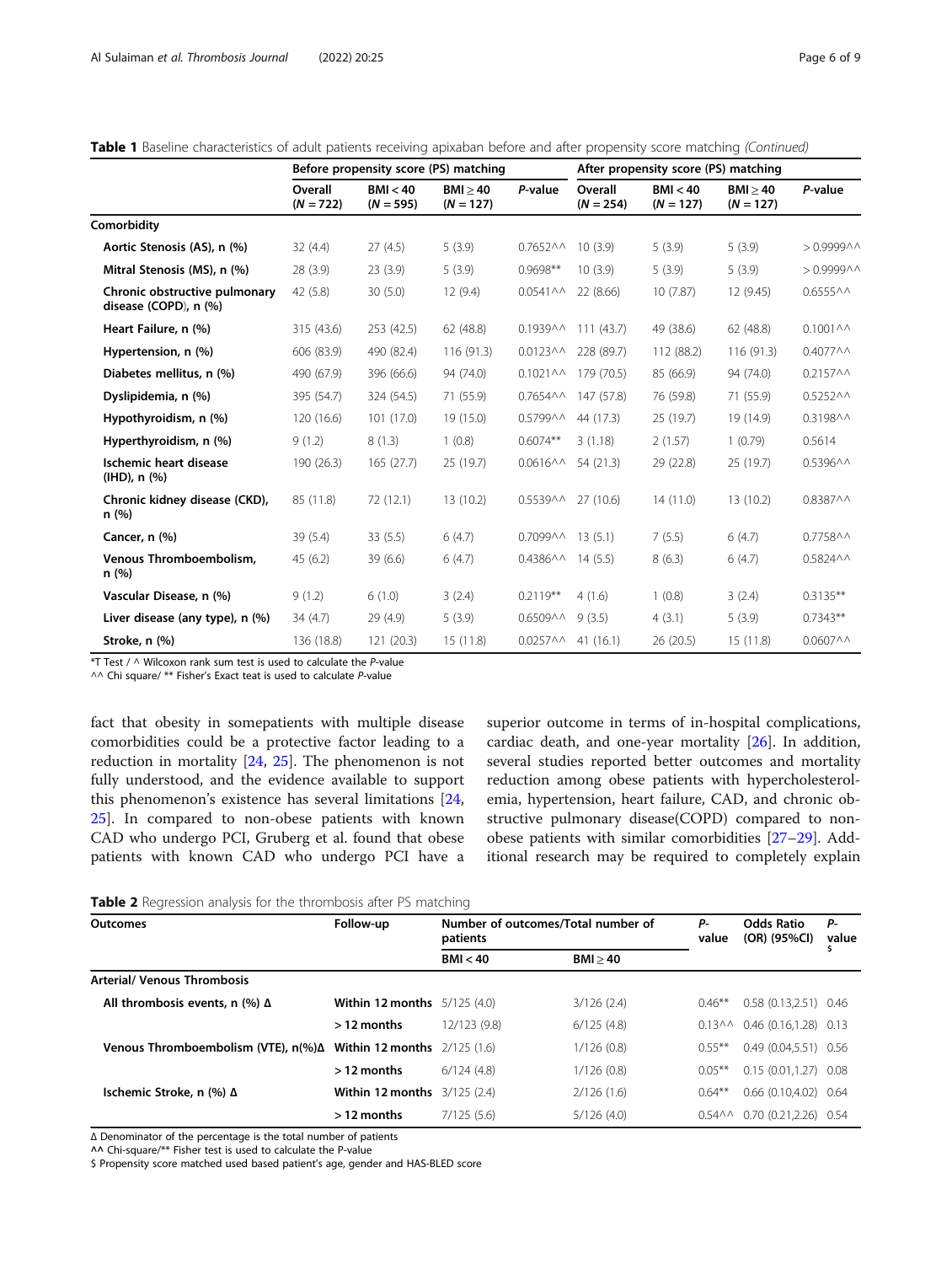<span id="page-6-0"></span>Table 3 Regression analysis of the sub-group analysis (BMI  $\geq$  50) after PS matching

| Outcomes                                | Number of outcomes/<br>Total number of patients | P-value <sup>\$</sup>  |           |
|-----------------------------------------|-------------------------------------------------|------------------------|-----------|
|                                         | BM < 40<br>$(n = 24)$                           | BMI > 50<br>$(n = 24)$ |           |
| <b>Arterial/ Venous Thrombosis</b>      |                                                 |                        |           |
| All thrombosis cases, n $(\%)$ $\Delta$ | 0(0)                                            | 0(0)                   | NА        |
| Venous Thromboembolism<br>(VTE), n(%)Δ  | 0(0)                                            | 0(0)                   | NА        |
| Ischemic Stroke, n (%) ∆                | 0(0)                                            | 0(0)                   | NА        |
| <b>Bleeding</b>                         |                                                 |                        |           |
| Major Bleeding, n(%)∆                   | 0(0.0)                                          | 1(4.2)                 | $0.31***$ |
| Minor Bleeding, n(%)∆                   | 3(12.5)                                         | 1(4.2)                 | $0.29***$ |

Δ Denominator of the percentage is the total number of patients

\*\* Fisher test is used to calculate the P-value \$ Propensity score matched used based patient's age, gender and

HAS-BLED score

these events and improve our understanding of obesity as a cardiovascular disease risk factor.

Since apixaban does not require routine laboratory measurement of drug level [\[30\]](#page-8-0), there is a greater concern about under-dosing apixaban in patients who are mor-bidly obese [\[31\]](#page-8-0). But this issue has been refuted by the findings of a previous study reporting that extremes of body weight demonstrated a neglectable effect on the pharmacokinetic and dynamic of apixaban [\[32](#page-8-0)]. Therefore, they suggested that apixaban do not require dose adjust-ment based on weight only [[32](#page-8-0)]. These findings could explain the similar rate of thrombotic events witnessed in our study between morbidly obese patients and nonmorbid obese patients using the same dose of apixaban.

In this exploratory study, we observed no significant difference in the incidence of bleeding between morbidly obese patients and non-morbidly obese after controlling for patients; age and HAS-BLED score at the time of

|  | Table 4 Regression analysis for bleeding after PS matching |  |
|--|------------------------------------------------------------|--|
|  |                                                            |  |

| <b>Outcomes</b>                               | Number of<br>outcomes/<br><b>Total number</b><br>of patients |                   | P-value Odds Ratio<br>(OR) (95%CI) |                  | P-value <sup>\$</sup> |  |
|-----------------------------------------------|--------------------------------------------------------------|-------------------|------------------------------------|------------------|-----------------------|--|
|                                               | BM <<br>40                                                   | BM<br>40          |                                    |                  |                       |  |
| <b>Bleeding</b>                               |                                                              |                   |                                    |                  |                       |  |
| Major<br>Bleeding,<br>$n\frac{9}{6}$ $\Delta$ |                                                              | $5(4.0)$ $2(1.6)$ | $0.24***$                          | 0.39(0.07, 2.03) | 0.26                  |  |
| Minor<br>Bleeding,<br>$n\frac{9}{6}$ $\Delta$ | 12 (9.6)                                                     | - 15<br>(11.9)    | 0.55 <sup>0</sup>                  | 1.27(0.56, 2.84) | 0.55                  |  |

Δ Denominator of the percentage is the total number of patients ^^ Chi-square/\*\* Fisher test is used to calculate the P-value \$ Propensity score matched used based patient's age, gender and

HAS-BLED score

apixaban initiation. Furthermore, the major bleeding rate was numerically lower while the minor bleed was numerically higher among the morbidly obese patient group. These similar rates in bleeding among the treatment groups may be attributed to the comparable rates of concomitant antiplatelet use, HAS-BLED score, and renal or liver function at baseline. A single centered retrospective cohort study included patients with a BMI  $\geq$  40 kg/m<sup>2</sup> who were prescribed apixaban, rivaroxaban, or warfarin for either VTE or AF showed lower rates of major bleeding among patients using apixaban and rivaroxaban than warfarin [[13\]](#page-7-0). Similar to our finding, two retrospective studies compared DOAC safety in patients with AF and BMI  $\geq$  40 kg/m<sup>2</sup>; both studies showed non-significantly lower rates of major bleeding with DOACs [[12](#page-7-0), [15\]](#page-7-0). In a prior study, patients taking DOACs had a higher rate of minor bleeding than those taking warfarin [[12\]](#page-7-0).

It is noteworthy that most of the previous studies compared either multiple DOAC agents or apixaban to warfarin  $[12-14]$  $[12-14]$  $[12-14]$  $[12-14]$  $[12-14]$ , while in our study, both groups were on apixaban but stratified based on BMI. As far as we know, this is one of the first studies that compared the use of apixaban among morbid obese patients to nonmorbid obese using BMI ≥40 kg/m<sup>2</sup>. This study also minimized the effect of the confounders using propensity score matching between the two groups. However, our study remains to have some limitations. First, it is a single-centered retrospective study that may introduce some bias, and residual confounders may still exist and cannot be fully excluded. Second, given the nature of the study, we could not assess the patients' adherence to apixaban or concomitant use of medication and interactions that may influence the result during the follow-up period. All these limitations may limit the generalizability of the study results.

#### Conclusion

This study showed similar effectiveness and safety of apixaban use in both morbid obese and non-morbid obese patients with non-valvular AF. These findings suggest that apixaban might be an effective and safe option to be used for non-valvular AF stroke prevention in morbidly obese patients. This exploratory study adds to the body of evidence available suggesting the efficacy and safety of apixaban use for AF in patients with extreme weights. However, a larger randomized controlled trial with a longer follow-up period needs to confirm our findings.

#### Abbreviations

AF: Atrial fibrillation; BMI: Body mass index; CI: Confidence intervals; DVT: Deep vein thrombosis; OR: Odds ratio; DOAC: Direct oral anticoagulation; SE: Systemic embolism; HR: Hazard ratio; PS: Propensity score; PRBC: Packed red blood cells; Q1: 1st quartile; Q3: 3rd quartile;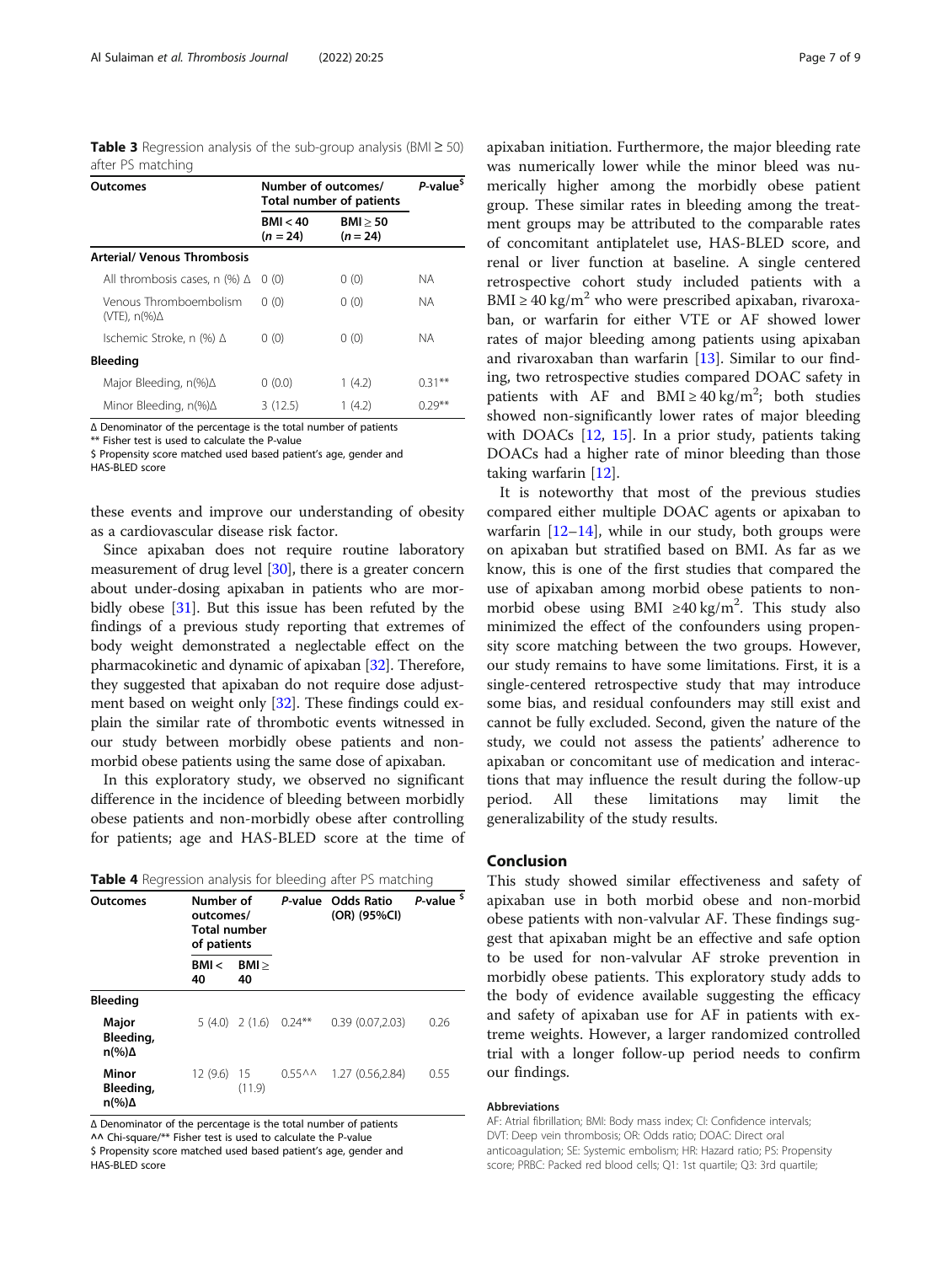<span id="page-7-0"></span>SD: Standard deviation; ISTH: International Society on Thrombosis and Hemostasis; PE: Pulmonary embolism; GI: Gastrointestinal; KAMC: King Abdulaziz Medical City; ICD: International Classification of Disease; aPTT: Partial thromboplastin time; eGFR: Estimated glomerular filtration rate

#### Acknowledgments

We would like to thank all investigators who participated in this project from the Saudi critical care pharmacy research (SCAPE) platform. Princess Nourah bint Abdulrahman University Researchers Supporting Project number (PNURSP2022R78), Princess Nourah bint Abdulrahman University, Riyadh, Saudi Arabia.

#### Authors' contributions

K.S. conceived the conception of the research; K.S., G.K., O. J, H.B., O.A., A.A., A.B. contributed to the design of the research; F.A., A.R., M.A., F.L., F.S., A.E. contributed to the acquisition of the data; R.V. contributed to the analysis of the data. S.T., K.S., A.M., O.A. contributed to the interpretation of the data; K.S., F.A., F.L., A.E., F.S., A.R., H. B, A.A., A.B., M.A., G.K., O.J., O.A., S.T., R.V. drafted the manuscript. All authors critically revised the manuscript, agree to be fully accountable for ensuring the integrity and accuracy of the work, and read and approved the final manuscript.

#### Funding

Princess Nourah bint Abdulrahman University Researchers Supporting Project number (PNURSP2022R78), Princess Nourah bint Abdulrahman University, Riyadh, Saudi Arabia.

#### Availability of data and materials

The datasets used and/or analyzed during the current study are available from the corresponding author on reasonable request.

#### **Declarations**

#### Ethics approval and consent to participate

The study was approved in November 2021 by King Abdullah International Medical Research Center Institutional Review Board, Riyadh, Saudi Arabia (Ref.# NRC21R/482/11). Participants' confidentiality was strictly observed throughout the study by using anonymous unique serial number for each subject and restricting data only to the investigators. Informed consent was not required due to the research's method as per the policy of the governmental and local research center.

#### Consent for publication

Not applicable.

#### Competing interests

No author has a conflict of interest in this study.

#### Author details

<sup>1</sup>Pharmaceutical Care Department, King Abdulaziz Medical City, Riyadh, Saudi Arabia. <sup>2</sup>Saudi Critical Care Pharmacy Research (SCAPE) Platform, Riyadh, Saudi Arabia. <sup>3</sup>College of Pharmacy, King Saud bin Abdulaziz University for Health Sciences, Riyadh, Saudi Arabia. <sup>4</sup>King Abdullah International Medical Research Center, Riyadh, Saudi Arabia. <sup>5</sup>Department of Pharmacy Practice, College of Pharmacy, Princess Nourah bint Abdulrahman University, P.O.Box 84428, Riyadh 11671, Saudi Arabia. <sup>6</sup>Pharmaceutical Care Department, Prince Sultan Military Medical City, Riyadh, Saudi Arabia. <sup>7</sup>Statistics Department, European Organization for Research and Treatment of Cancer (EORTC) Headquarters, Brussels, Belgium. <sup>8</sup>Pharmaceutical Care Department, Care national hospital, Riyadh, Saudi Arabia. <sup>9</sup>Department of Pharmacy Practice, Faculty of Pharmacy, King Abdulaziz University, Jeddah, Saudi Arabia.

#### Received: 9 January 2022 Accepted: 31 March 2022 Published online: 02 May 2022

#### References

January CT, Wann LS, Calkins H, Chen LY, Cigarroa JE, Cleveland JC, et al. 2019 AHA/ACC/HRS focused update of the 2014 AHA/ACC/HRS guideline for the Management of Patients with Atrial Fibrillation: a report of the American College of Cardiology/American Heart Association task force on clinical practice guidelines and the Heart Rhythm Society in collaboration with the Society of Thoracic Surgeons. Circulation. 2019;140(2):e125–51. [https://doi.org/10.1161/CIR.0000000000000665.](https://doi.org/10.1161/CIR.0000000000000665)

- 2. Hindricks G, Potpara T, Dagres N, Arbelo E, Bax JJ, Blomström-Lundqvist C, et al. 2020 ESC guidelines for the diagnosis and management of atrial fibrillation developed in collaboration with the European Association for Cardio-Thoracic Surgery (EACTS). Eur Heart J. 2021;42(5):373–498. [https://doi.](https://doi.org/10.1093/eurheartj/ehaa612) [org/10.1093/eurheartj/ehaa612.](https://doi.org/10.1093/eurheartj/ehaa612)
- 3. Ruff CT, Giugliano RP, Braunwald E, Hoffman EB, Deenadayalu N, Ezekowitz MD, et al. Comparison of the efficacy and safety of new oral anticoagulants with warfarin in patients with atrial fibrillation: a meta-analysis of randomised trials. Lancet. 2014;383(9921):955–62. [https://doi.org/10.1016/](https://doi.org/10.1016/S0140-6736(13)62343-0) [S0140-6736\(13\)62343-0](https://doi.org/10.1016/S0140-6736(13)62343-0).
- 4. de Souza Lima Bitar Y, Neto MG, JAL F, Pereira LV, KSO T, Akrami KM, et al. Comparison of the New Oral Anticoagulants and Warfarin in Patients with Atrial Fibrillation and Valvular Heart Disease: Systematic Review and Meta-Analysis. Drugs R D. 2019;19:117–26.
- 5. Ingrasciotta Y, Crisafulli S, Pizzimenti V, Marcianò I, Mancuso A, Andò G, et al. Pharmacokinetics of new oral anticoagulants: implications for use in routine care. Expert Opin Drug Metab Toxicol. 2018;14(10):1057–69. [https://](https://doi.org/10.1080/17425255.2018.1530213) [doi.org/10.1080/17425255.2018.1530213.](https://doi.org/10.1080/17425255.2018.1530213)
- 6. Giugliano RP, Ruff CT, Braunwald E, Murphy SA, Wiviott SD, Halperin JL, et al. Edoxaban versus warfarin in patients with atrial fibrillation. N Engl J Med. 2013;369(22):2093–104. <https://doi.org/10.1056/NEJMoa1310907>.
- 7. Patel MR, Mahaffey KW, Garg J, Pan G, Singer DE, Hacke W, et al. Rivaroxaban versus warfarin in Nonvalvular atrial fibrillation. N Engl J Med. 2011;365(10):883–91. <https://doi.org/10.1056/NEJMoa1009638>.
- 8. Connolly SJ, Ezekowitz MD, Yusuf S, Eikelboom J, Oldgren J, Parekh A, et al. Dabigatran versus warfarin in patients with atrial fibrillation. N Engl J Med. 2009;361(12):1139–51. [https://doi.org/10.1056/NEJMoa0905561.](https://doi.org/10.1056/NEJMoa0905561)
- 9. Granger CB, Alexander JH, McMurray JJV, Lopes RD, Hylek EM, Hanna M, et al. Apixaban versus warfarin in patients with atrial fibrillation. N Engl J Med. 2011;365(11):981–92. <https://doi.org/10.1056/NEJMoa1107039>.
- 10. Martin K, Beyer-Westendorf J, Davidson BL, Huisman MV, Sandset PM, Moll S. Use of the direct oral anticoagulants in obese patients: guidance from the SSC of the ISTH. J Thromb Haemost. 2016;14(6):1308–13. [https://doi.](https://doi.org/10.1111/jth.13323) [org/10.1111/jth.13323.](https://doi.org/10.1111/jth.13323)
- 11. Eriksson BI, Dahl OE, Feuring M, Clemens A, Noack H, Hantel S, et al. Dabigatran is effective with a favourable safety profile in normal and overweight patients undergoing major orthopaedic surgery: a pooled analysis. Thromb Res. 2012;130(5):818–20. [https://doi.org/10.1016/j.](https://doi.org/10.1016/j.thromres.2012.07.004) [thromres.2012.07.004.](https://doi.org/10.1016/j.thromres.2012.07.004)
- 12. Patil T, Lebrecht M. A single center retrospective cohort study evaluating use of direct oral anticoagulants (DOACs) in morbidly obese veteran population. Thromb Res. 2020;192:124–30. [https://doi.org/10.1016/j.](https://doi.org/10.1016/j.thromres.2020.04.015) [thromres.2020.04.015.](https://doi.org/10.1016/j.thromres.2020.04.015)
- 13. Kushnir M, Choi Y, Eisenberg R, Rao D, Tolu S, Gao J, et al. Efficacy and safety of direct oral factor Xa inhibitors compared with warfarin in patients with morbid obesity: a single-Centre, retrospective analysis of chart data. Lancet Haematol. 2019;6(7):e359–65. [https://doi.org/10.1016/S2352-3026\(1](https://doi.org/10.1016/S2352-3026(19)30086-9) [9\)30086-9.](https://doi.org/10.1016/S2352-3026(19)30086-9)
- 14. Deitelzweig S, Sah J, Kang A, Russ C, Preib M, Dhamane AD, et al. Effectiveness and safety of Apixaban versus warfarin in obese patients with Nonvalvular atrial fibrillation enrolled in Medicare and veteran affairs. Am J Cardiol. 2022;163:43–9. <https://doi.org/10.1016/j.amjcard.2021.09.047>.
- 15. Kido K, Ngorsuraches S. Comparing the efficacy and safety of direct Oral anticoagulants with warfarin in the morbidly obese population with atrial fibrillation. Ann Pharmacother. 2019;53(2):165–70. [https://doi.org/10.1177/1](https://doi.org/10.1177/1060028018796604) [060028018796604.](https://doi.org/10.1177/1060028018796604)
- 16. Hohnloser SH, Fudim M, Alexander JH, Wojdyla DM, Ezekowitz JA, Hanna M, et al. Efficacy and safety of Apixaban versus warfarin in patients with atrial fibrillation and extremes in body weight. Circulation. 2019;139(20):2292–300. [https://doi.org/10.1161/CIRCULATIONAHA.118.037955.](https://doi.org/10.1161/CIRCULATIONAHA.118.037955)
- 17. Mhanna M, Beran A, Al-Abdouh A, Sajdeya O, Abdulsattar W, Srour O, et al. Direct Oral anticoagulants versus warfarin in morbidly obese patients with Nonvalvular atrial fibrillation: a systematic review and Meta-analysis. Am J Ther. 2021;28(5):e531–9. [https://doi.org/10.1097/MJT.0000000000001403.](https://doi.org/10.1097/MJT.0000000000001403)
- 18. Thangjui S, Kewcharoen J, Yodsuwan R, Trongtorsak A, Thyagaturu H, Shrestha B, et al. Efficacy and safety of direct oral anticoagulant in morbidly obese patients with atrial fibrillation: systematic review and meta-analysis. Eur Heart J Cardiovasc Pharmacother. 2021:pvab026. [https://doi.org/10.1093/](https://doi.org/10.1093/ehjcvp/pvab026) [ehjcvp/pvab026](https://doi.org/10.1093/ehjcvp/pvab026). Epub ahead of print. PMID: 33730164.